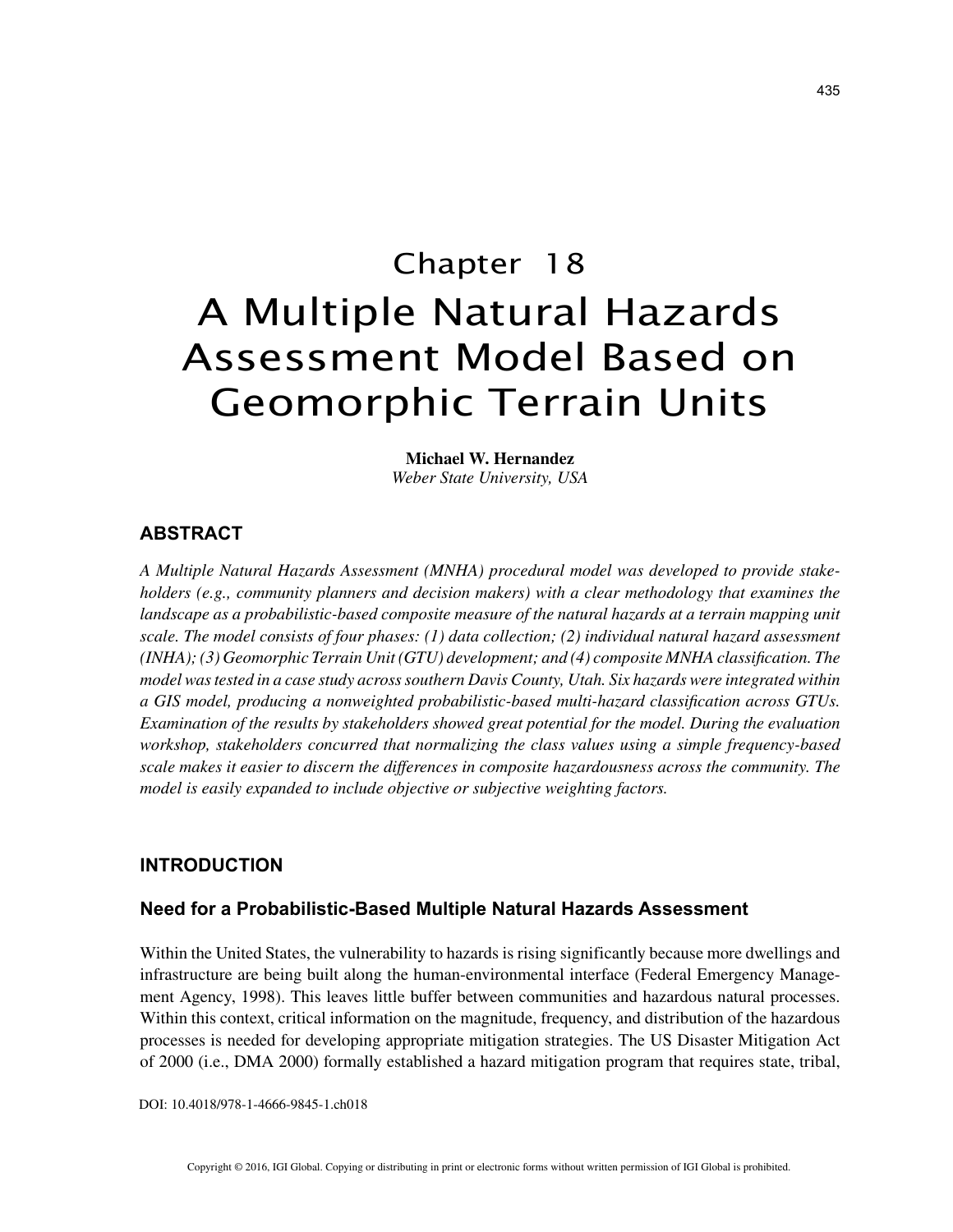and local governments to perform mitigation planning as part of their applications for aid to mitigate hazards. This includes the development of multi-hazard maps used in composite hazard, vulnerability, and risk assessments of communities. As recognized in DMA 2000 and recent research publications, studies done on individual natural hazards are limited because they do not consider a composite measure for the multiple hazardous processes that impact the landscape (Tate et al., 2010; Greiving et al., 2006; Bell & Glade, 2004; Cutter et al., 2000). Probabilistic-based multiple natural hazards assessments (MNHAs) can provide a more realistic perspective on the occurrence and significance of natural hazards across the landscape. MNHAs can be used as inputs for completing vulnerability and risk assessments, which ultimately provide a better understanding of the problems facing communities along the humanenvironmental interface.

With today's easy access to advanced geospatial technologies and digital data through various organizations' web portals, community planners can conduct detailed probabilistic hazards analyses and incorporate the results into their master plans to prioritize pre-disaster mitigation efforts in their communities. However, most do not have the time, resources (human or software) or expertise to develop multi-hazard assessments that can be analyzed as well as input into multi-hazard vulnerability and risk assessments. Such was the impetus that led to the development of this model, constructed using Geographic Information System (GIS) object-based graphic tools that are easily executed in a common GIS platform on a local computer or through web-based services.

Community planners, geospatial analysts, emergency managers, and decision makers (i.e., the stakeholders) are intended as the primary audience for this model. The community-scale information generated from such an assessment will lead to a good understanding of the geographic distributions, the critical thresholds (magnitude), and the exceedance probabilities of the predominant hazards in the community. This will lead to better understanding of the vulnerabilities and risks that require decisions on how to effectively distribute resources to mitigate the hazards, provide advance warning, and lead to improved response times in disaster situations.

## **Previous Work**

Several research efforts that address forms of multi-hazard assessment have been published in the last 40 years. Among these, Hewitt and Burton (1971) released the classic work on multi-hazard assessment for a specific location. They examined the town of London, Ontario, Canada, and developed a joint-risk magnitude for all hazards based on analysis of historical records for hazard events over the previous 100 years. Later, Montz (1994) demonstrated the capabilities and limitations of multi-hazard assessments through a project in Rotorua, New Zealand. She adapted the analytical framework for integrating physical and human systems developed by Hewitt and Burton (1971) and analyzed the independent multiple hazards for a specified mapping unit (a city neighborhood). This laid the groundwork for composite multi-hazard assessments incorporating both primary and secondary processes.

Recent publications on both multi-hazard vulnerability assessments and risk assessments have further demonstrated the necessity of examining the impact that multiple hazards, as a composite group, have on calculating the overall vulnerability and risk in communities. Cutter et al. (2000) completed a GIS-based case study for Georgetown County, South Carolina, using the "hazards-of-place" model of vulnerability developed in earlier seminal research (Cutter, 1996). The model incorporated both social and biophysical vulnerabilities to produce place vulnerability based on multiple hazards (i.e., composite hazard assessment) at the county level. Previous hazards research focused mostly on biophysical vulner